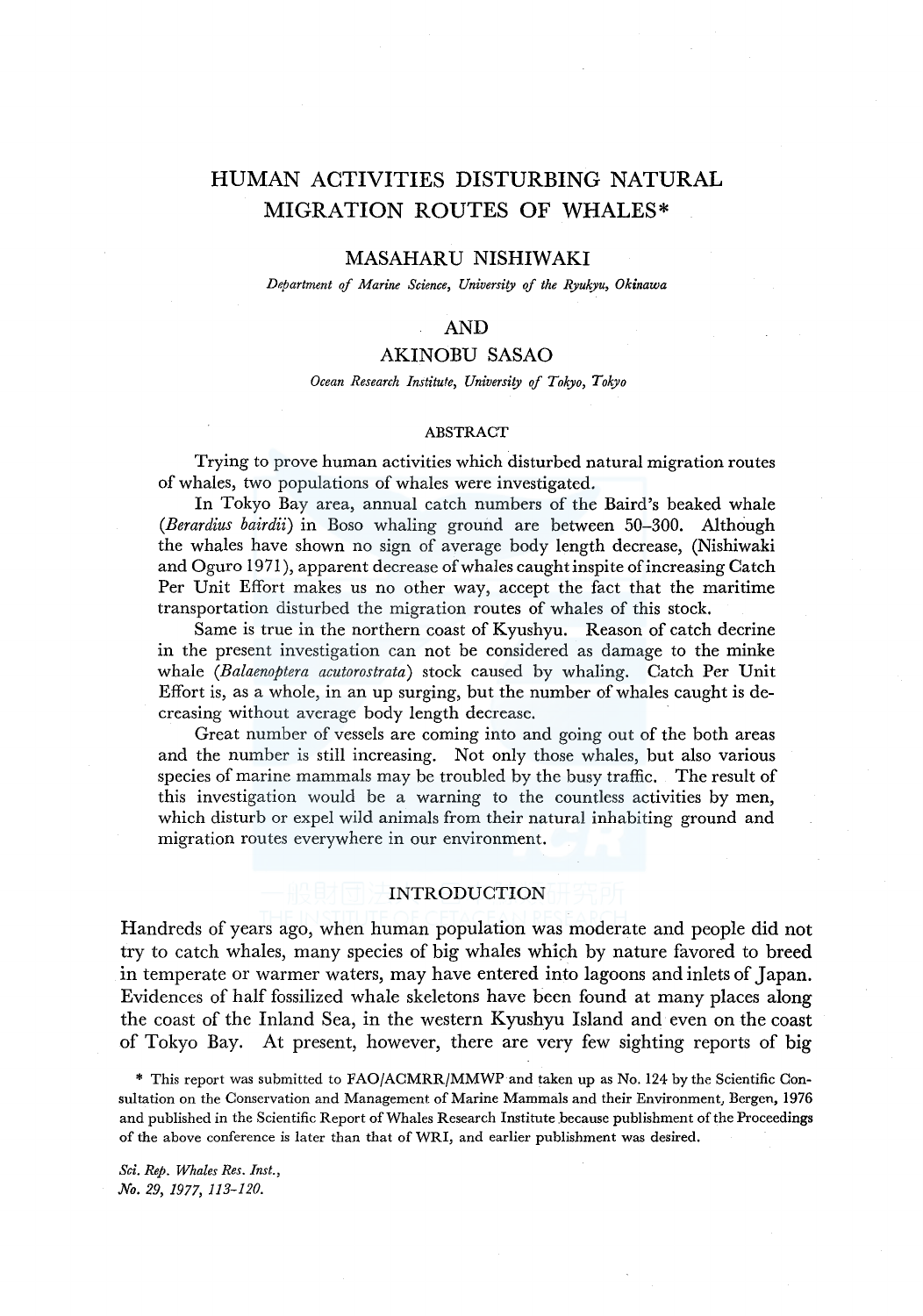whales in those areas.

In 1969, a stray calf of the bowhead whale came into Osaka Bay and was accidentally caught by local fishermen (Nishiwaki and Kasuya 1970). The incident was a proof of the natural preference of this species which had favored the temperate waters of the Inland Sea.

At Scammon's Lagoon, Baja California, gray whales had come abundantly to breed in former days. However, when the rumour of this phenomenon spread among people, not only scientists but also a large number of general people gathered to see the whales. Disturbed by the sightseers, it was reported, that the number of whales coming to the lagoon had apparently decreased. The incident was one of disturbances, not by whaling activities, but by another human action affected the whales.

Trying to prove human activities which disturbed natural migration routes of whales, we investigated the two populations of whales, the Baird's beaked whale *(Berardius bairdii)* in Boso whaling ground and the minke whale *(Balaenoptera acutorostrata)* in Yobiko whaling ground, both of which did not receive a serious damage by whaling, but affected by the increasing number of ships and boats coming in and out or passing near by the whaling grounds (there are very few whale population which have received no harm from whaling).

# INFLUENCES OF VESSELS OVER THE BAIRD'S BEAKED WHALES IN BOSO WHALING GROUND

Baird's beaked whale catch has been operated from land stations in certain limited areas of Japan. One of such whaling grounds is Boso ground in Chiba Pref. The ground is only 20 miles distant from the mouth of Tokyo Bay. Coast of Tokyo Bay is dotted with commercial, naval and fisheries' ports. As shown in Fig. 1, there



Fig. I. Boso whaling ground and the main course of vessels in and out of Tokyo Bay.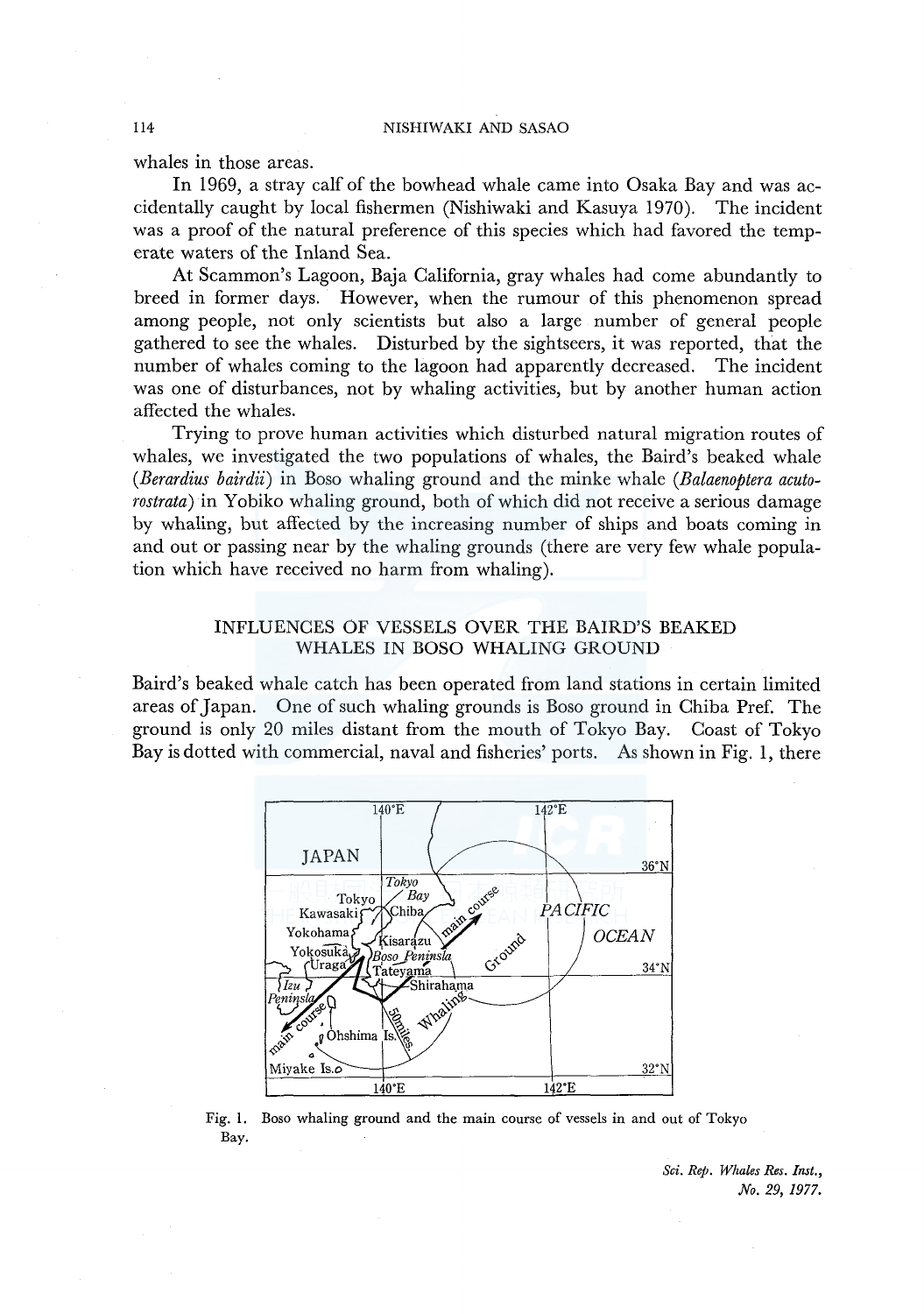| Year |       | Tokyo Bay Area    |       |       | Northern coast of Kyushyu |        |       |             |  |  |
|------|-------|-------------------|-------|-------|---------------------------|--------|-------|-------------|--|--|
|      | Tokyo | Yokohama Yokosuka |       | Chiba | Dokai Area                | Kokura | Moji  | Shimonoseki |  |  |
| 1948 | 11941 |                   |       | ∼–    | 41756                     | 15330  | 17738 | 5199        |  |  |
| 1949 | 11301 | 5870              | 3521  |       | 37132                     | 14108  | 34839 | 11478       |  |  |
| 1950 | 13797 | 12507             | 1768  |       | 58467                     | 12849  | 33884 | 90886       |  |  |
| 1951 | 13913 | 14723             | 3228  |       | 47441                     | 30427  | 13156 | 113332      |  |  |
| 1952 | 12625 | 16262             | 3806  |       | 42926                     | 29211  | 40612 | 90239       |  |  |
| 1953 | 13957 | 21093             | 6220  |       | 49788                     | 28211  | 47807 | 96694       |  |  |
| 1954 | 15038 | 20009             | 7182  |       | 72641                     | 28192  | 44655 | 100046      |  |  |
| 1955 | 15116 | 17118             | 8337  |       | 10391                     | 18858  | 43447 | 56812       |  |  |
| 1956 | 12066 | 22953             | 8101  | 3744  | 72450                     | 29398  | 27857 | 42382       |  |  |
| 1957 | 20649 | 26737             | 9156  | 6306  | 75743                     | 27165  | 27564 | 47460       |  |  |
| 1958 | 22813 | 28384             | 10063 | 4155  | 63310                     | 27394  | 43600 | 80323       |  |  |
| 1959 | 27360 | 30573             | 12408 | 6708  | 65657                     | 29265  | 42820 | 77185       |  |  |
| 1960 | 31776 | 37120             | 14690 | 9479  | 70136                     | 28117  | 45100 | 78151       |  |  |
| 1961 | 32767 | 45121             | 16085 | 11198 | 71648                     | 28354  | 77778 | 75664       |  |  |
| 1962 | 31358 | 45644             | 16206 | 9942  | 69944                     | 29952  | 66141 | 77257       |  |  |
| 1963 | 33936 | 50649             | 16114 | 18513 | 67224                     | 28792  | 65720 | 77317       |  |  |
| 1964 | 45886 | 60078             | 16223 | 31237 | 76418                     | 30013  | 62430 | 75909       |  |  |
| 1965 | 53381 | 71087             | 19136 | 32241 | 76544                     | 26424  | 55807 | 74237       |  |  |
| 1966 | 57356 | 76039             | 24719 | 33500 | 68172                     | 23450  | 65530 | 72665       |  |  |
| 1967 | 64502 | 88238             | 27880 | 39480 | 64064                     | 25034  | 84363 | 71059       |  |  |
| 1968 | 68894 | 99691             | 26404 | 35336 | 58037                     | 25994  | 62448 | 73913       |  |  |
| 1969 | 70158 | 106721            | 24556 | 60065 |                           |        |       | 65317       |  |  |
| 1970 | 78816 | 108427            | 27549 | 73713 |                           |        |       | 64124       |  |  |
| 1971 | 76586 | 104742            | 28243 | 72098 |                           |        |       | 65993       |  |  |
| 1972 | 79763 | 101537            | 28632 | 77347 |                           |        |       | 71576       |  |  |
| 1973 | 81689 | 102946            | 26225 | 87185 |                           |        |       | 69319       |  |  |

TABLE I. ANNUAL NUMBER OF VESSELS ENTERED THE PORTS

are Tokyo, Kawasaki, Yokohama, Yokosuka, Chiba, Kisarazu, Uraga and Kurihama Ports. Various ships and boats which are coming into those ports, must enter the mouth of Tokyo Bay. A list of a great number of vessels of over 5 tons is shown by the year in Table 1. Moreover, all boats which once enter into the Bay, must inevitably go out. So, the number of boats must be considered as twice as much to become an amazingly big number. Although it was difficult to get data from every port of Tokyo Bay area, general circumstances of maritime transportation around the Bay might be understood with this table. Actual number of the boats was, of course, much more than the indicated number. In the year when 100 whales were caught, the number of boats coming into Tokyo Bay was about 250,000. That is, one boat per minute was passing through the mouth of the Bay.

1974 72222 93987 27673 80827 66845

In Fig. 2, annual number of vessels entered into Tokyo Bay is compared with that of Baird's beaked whales caught at Boso whaling ground since 1948 till 1974. These numbers are averages of every three years. This method makes the curves smoother and the curves show the tendencies more clearly.

As it is also indicated in Fig. 2, CPUE (Catch Per Unit Effort) has been increasing in the years. The reason of the remarkable increase of CPUE between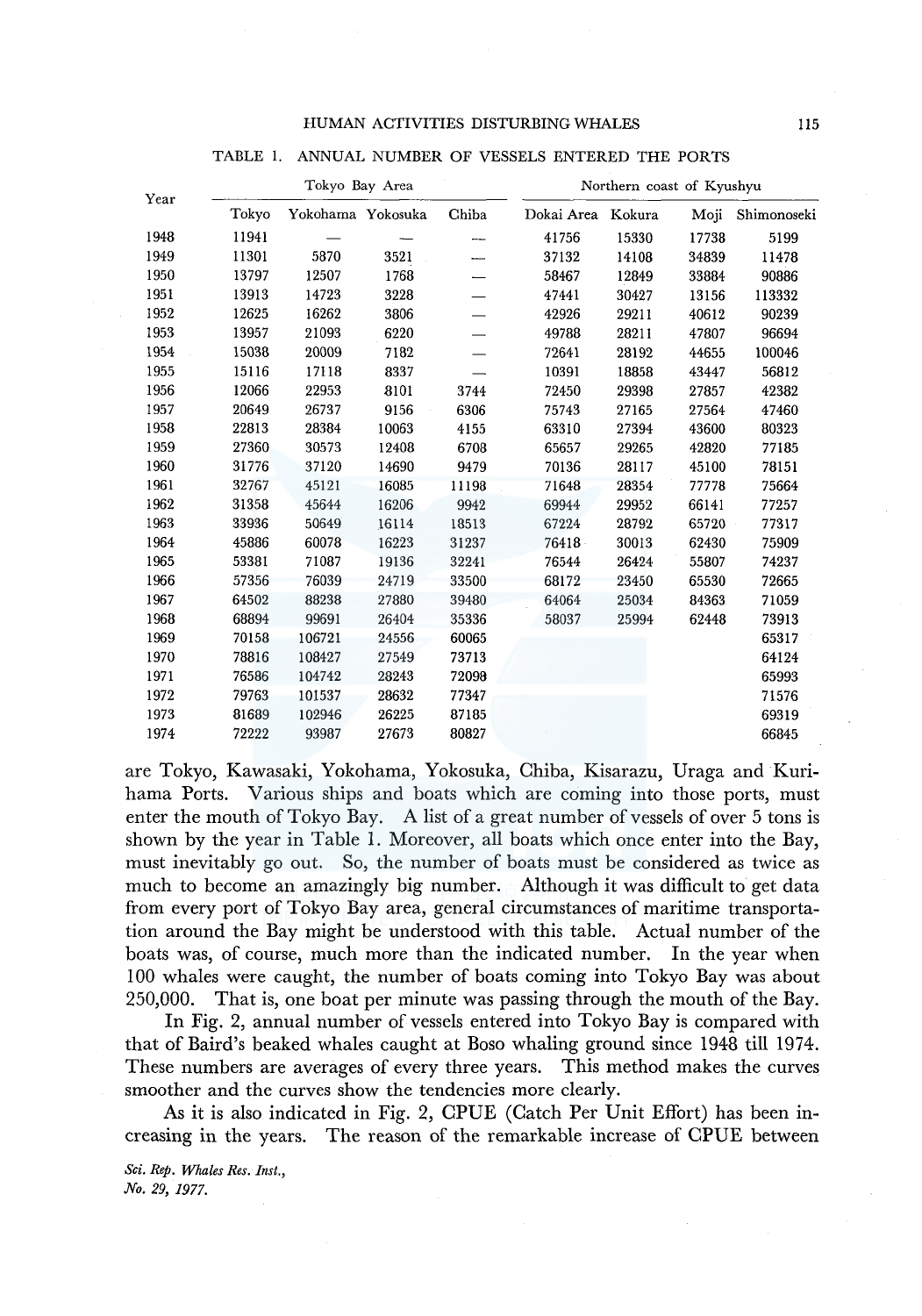

Fig. 2. Annual number of vessels entered into Tokyo Bay compared with that of Baird's beaked whales caught from Boso whaling ground.

1961 and 1964 was that, small tonnaged (15-20 tons) catchers were abolished and bigger (30-50 tons) catchers were taken up for operation. Accordingly, number of catchers decreased, instead, capability per boat increased. Nevertheless, the population seems to have shown no sign of receiving damages during the 25 years, although biological examination on those whales caught has not been done every years. Annual catch numbers are between 50-300. The numbers are rather small, but the whales have shown no sign of average body length decrease (Nishiwaki and Oguro 1971). Considered the increasing CPUE and apparent decrease of whales caught without population damage, we have no other way, accept this phenomenon as a fact that the maritime transportations have disturbed the migration routes of the Baird's beaked whale.

# MINKE WHALES IN YOBIKO WHALING GROUND AND MARITIME TRAFFIC ON THE NORTHERN COAST OF KYUSHYU

In the northern part of Kyushyu Island, local people have had a habit of eating whale meat since more than four hundred years ago. Among the species of whales coming near to the coast, minke whales are relatively fearless and even coming into set net to be an easy harvest for fishermen. The meat of minke whale was a very important protein resources at the time of devastation just after World War II: minke whale meat was a necessary food in northern Kyushyu and consumed abundantly. Whaling on minke whale is usually done by small boats of 15-20 tons with 35-50 mm harpoon guns. The whaling ground is naturally limited within 30 miles from the shore (Fig. 3).

Fortunately, the record of the body length of minke whales caught in this area since 1948 has been kept to date, and was very important reference to our investigation. It was very difficult to grasp a number of vessels coming in and out of all the ports in Northern Kyushyu. As main transportations of this area, number of vessels coming into Dokai district (Yahata, Wakamatsu and Tobata), Kokura, Moji and Shimonoseki Ports, were investigated. Fig. 4 shows a relation between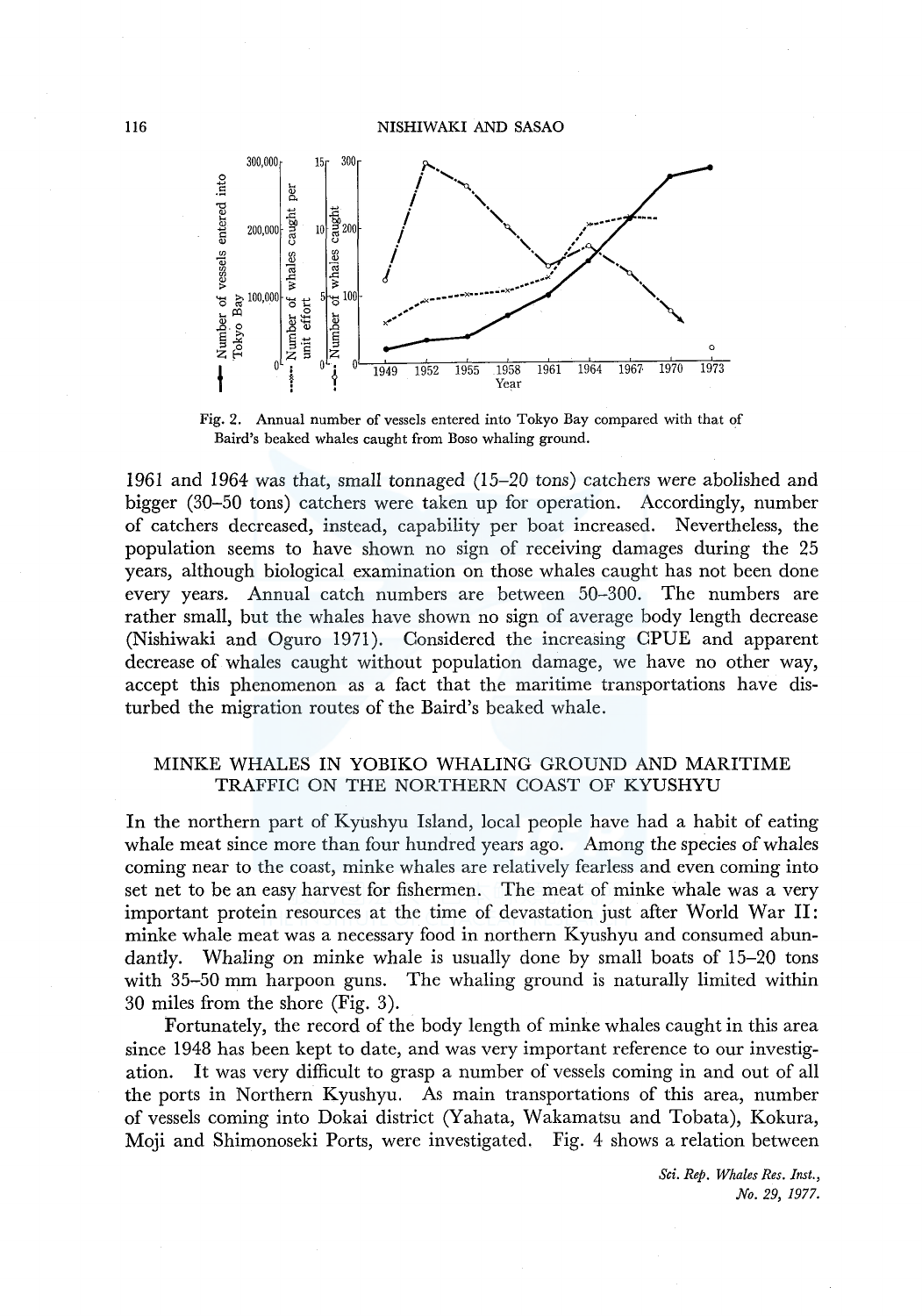### HUMAN ACTIVITIES DISTURBING WHALES



Fig. 3. Yobiko whaling ground and ports of Northern Kyushyu on the coast of Korean Strait.



Fig. 4. Relation between the incresing number of vessels and that of the decreasing whales caught in Yobiko whaling ground since 1948 till 1957.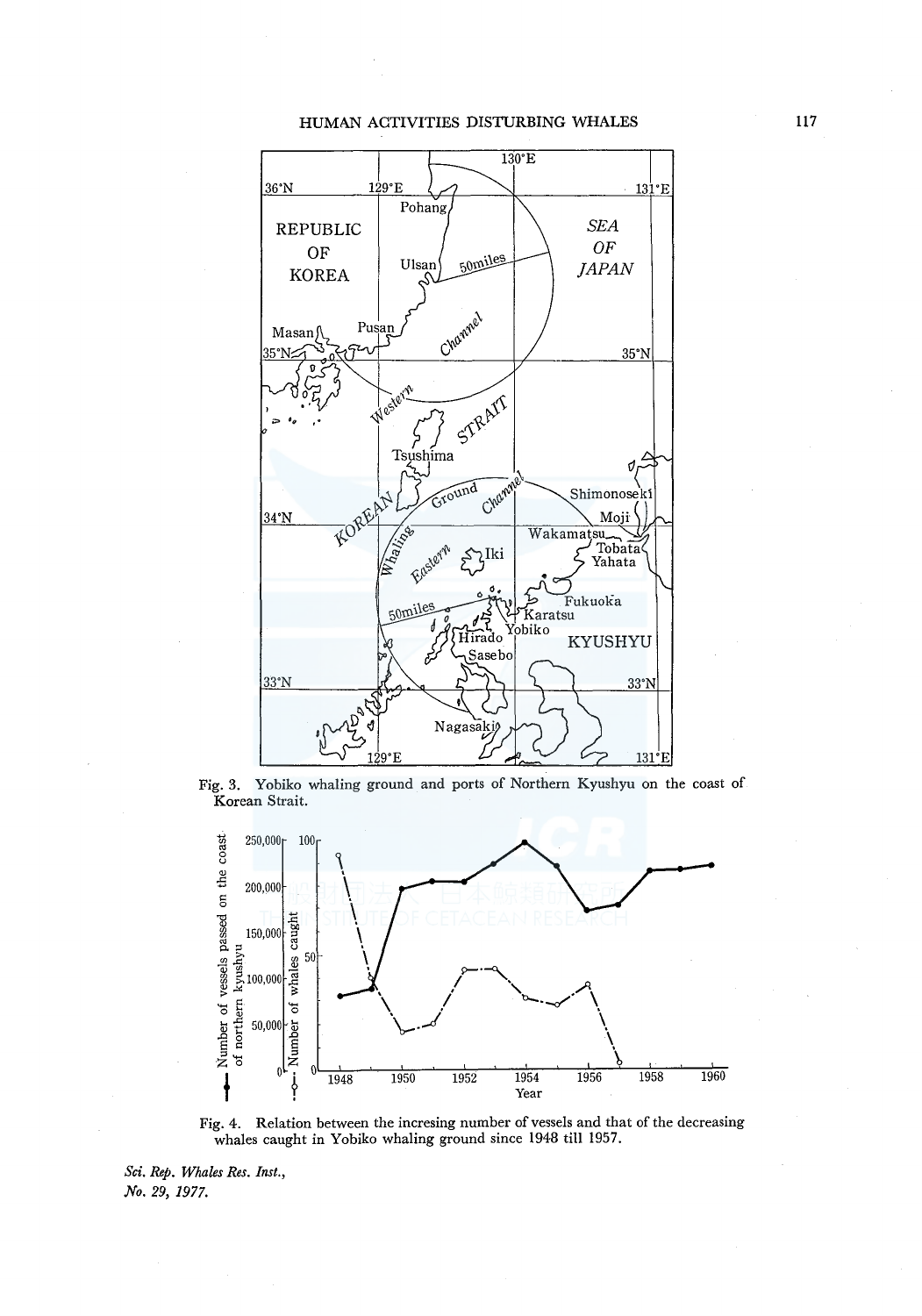### 118 NISHIWAKI AND SASAO

the increasing number of vessels and the decreasing number of minke whales caught in Yobiko whaling ground. Similar number to that in Tokyo Bay, 250,000 vessels came to those ports in the most prosperous years. In Fig. 4, actual numbers of whales caught are used, not averages of every three years. So, the curves are not so smooth as those in Fig. 2, but the tendency of traffic and catch number might be recognized.





We would like to discuss at this point whether that decline of catch in Yobiko was caused by whaling damage on the minke whale stock. Fig. 5 shows the annual size distribution, average body length and number of whales caught with CPUE since 1948 till 1957. The data of whales caught were exclusively body length without physiological records such as maturity or pregnancy. The number of whales caught were rather small in most years, especially in 1957. Very little can be presumed only from size distribution of each year. However, if the size distribution of all whales caught during the ten years period is observed collectively, whales can be divided into groups. Each peaks of size distribution appears at the body lengths 15, 18-20 and 23-24 feet respectively. These peaks are considered to be groups of yearings, the one to two years old and the older than three years. At that time, minke whale whaling in Japan was not restricted by regulations. So, females and calves were caught together. But in later years of the period, number of yearings became smaller: disturbed frequently by increasing maritime transportations, mothers with calves must have detoured the coast of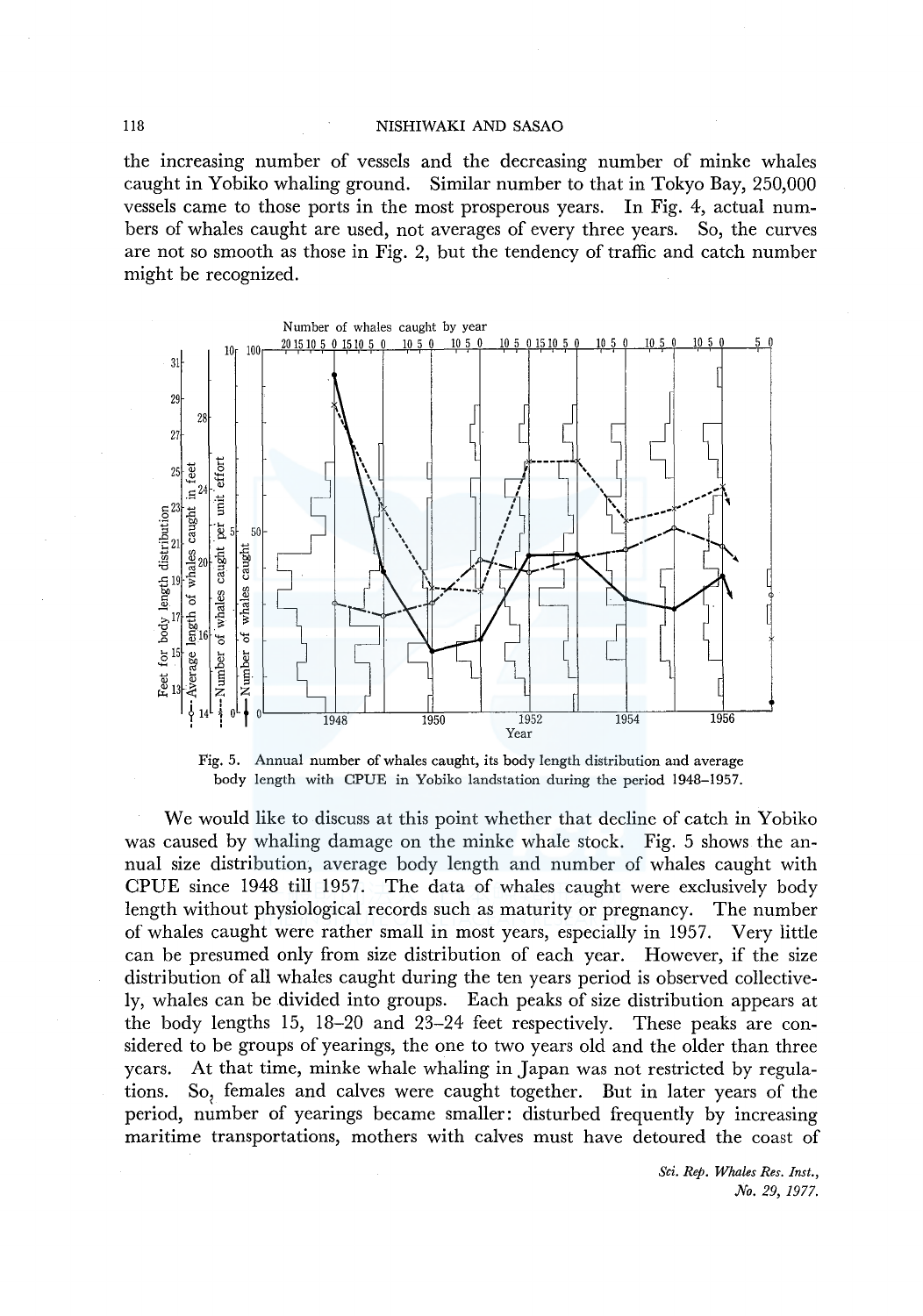northern Kyushyu.

Record in 1947 is unknown. In 1948, 93 individuals were caught. Then Korean War broke out in 1950. Number of vessels coming to Northern Kyushyu in 1950 was triple times as much as the number in 1949. The least catch in 1950 was not because exclusively of disturbing maritime traffic, but also of various industrial reasons, including munitional boom. In other words, wages from such industries became more profittable than those from whaling, so whalers switched to other employments in those years. Conditions were similar in 1951 and 1952. In 1953, the war stopped and the munitional boom gradually ceased. However, number of vessels showed little decrease. Whalers of the ground saw unstable status of their whaling desperately and wanted to move to some other district. One catcher boat moved to Ushizu, Ishikawa Pref. in 1950 and caught five minke whales (average body length of them was 20 feet), then other two followed in 1951 and caught 25 individuals (average body length of them was 23.3 feet). In 1956, one whaling boat of Yobiko made an expedition to southern islands of Kyushyu as far as Naze, Amami-Oshima and caught 19 individuals (average body length of them was 25.0 feet). Finally whalers of Yobiko whaling ground gave up the entire ground and all except one moved to the far northern district, Wakasa Bay, Fukui Pref. And though remained one worked, caught only two individuals in the following year. Then Yobiko whaling was ceased at all.

TABLE 2. ANNUAL NUMBER OF CATCHER-BOATS, WHALES CAUGHT WITH AVERAGE BODY LENGTH AND CPUE IN YOBIKO WHALING GROUND

| 1948                          | 1949 | 1950 | 1951 |                |    |                                         | 1955 | 1956                        | 1957                        |
|-------------------------------|------|------|------|----------------|----|-----------------------------------------|------|-----------------------------|-----------------------------|
| 10.                           |      | 5.   |      |                | 6  |                                         | D.   |                             |                             |
| Number of whales caught<br>93 | 39   | 17   | 20   | 43             | 43 | 31                                      | 28.  | 37                          |                             |
| Average body length in feet   |      |      |      |                |    |                                         |      |                             | 18.0                        |
|                               |      |      |      |                |    |                                         |      |                             | 2.0                         |
|                               |      |      |      | 17.8 17.0 17.7 | 5  | 1952 1953<br>$6\quad$<br>20.0 19.3 20.1 | 1954 | 8.5 5.6 3.4 4.0 7.2 7.2 5.2 | $20.5$ 21.7 20.7<br>5.6 6.2 |

Again, reason of the catch decline can not be considered as damages caused by whaling to the whale stock. As it can be understood from Fig. 5, though CPUE has been flactuated by the years, as a whole, it was in an up surging, but average body length of the population showed no sign of decrease, or even showed mcrease. We would like to introduce here a letter from Mr. S. L. Bowen addressed to the senior auther written on 18th April, 1972. He was then an army soldier dispatched to Korea. He had had interest in the gray whale and its status and conditions. He told Nishiwaki that in 1970, total number of whales caught from the whaling ground adjacent to Ulsan was 740, among them, 715 were minke whales. It may be safe to presume that the stock of minke whales there was identical population to the Yobiko stock. Distance between the two grounds is little more than 100 miles. If the number which Mr. Bowen indicated, is right, cause of Yobiko whaling decline (they caught, at most, 100 a year since 1948 till 1957) was not by damages on the minke whale stock by whaling activities. At present, minke whale whaling can not be operated in the Yobiko whaling ground, eastern